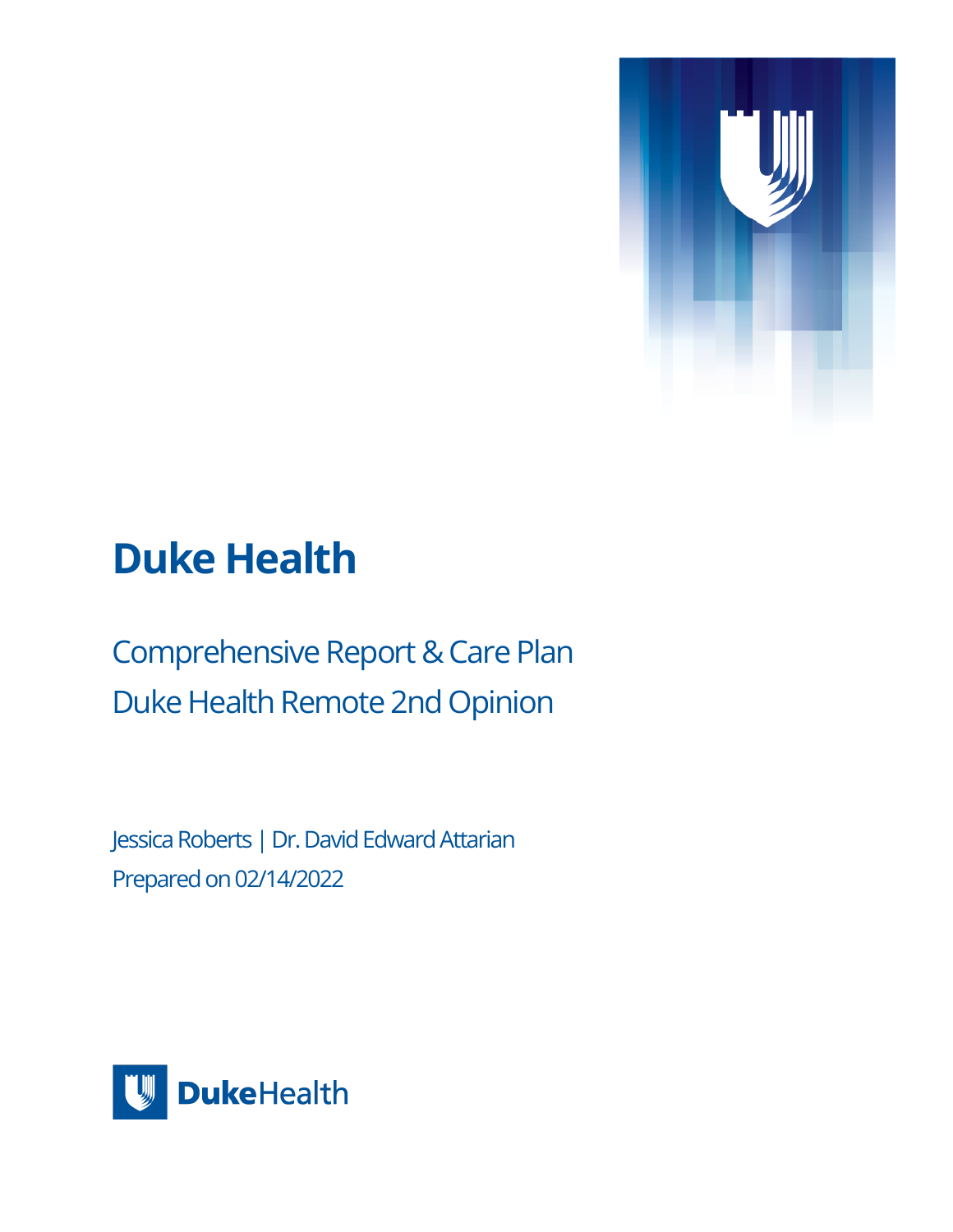# Dr. David Edward Attarian



### About Dr. Attarian

Attarian attended Duke University School of Medicine after receiving his undergraduate degree from Princeton University. He was an AOA graduate of Duke and completed the Duke Orthopaedic Residency before serving in the United States Air Force. Following his military service, Attarian served as the Chair for Orthopaedics and Surgery at the Cleveland Clinic in Fort Lauderdale, team orthopaedic surgeon for the NHL Florida Panthers, and orthopaedic consultant for the Miami Dolphins and Florida Marlins.

Attarian returned to Duke in 1999 as Professor and Executive Vice-Chair for Clinical Orthopaedics and Medical Director of the Musculoskeletal CSU. Attarian has received numerous national and international awards and is a member of the American College of Surgeons, American Orthopaedic Association, American Academy of Orthopaedic Surgeons, American Association of Hip and Knee Surgeons, Arthroscopy Association of North America, NC Orthopaedic Association, and the NC Medical Society.

## Clinical Expertise

My research interests include: hip/knee replacement outcome studies; medical-legal issues; novel hip/knee surgical techniques; care redesign/bundle payment initiatives to improve the quality and efficiency of care while reducing costs; health care market trends, and comanagement/alignment models for physicians and health systems.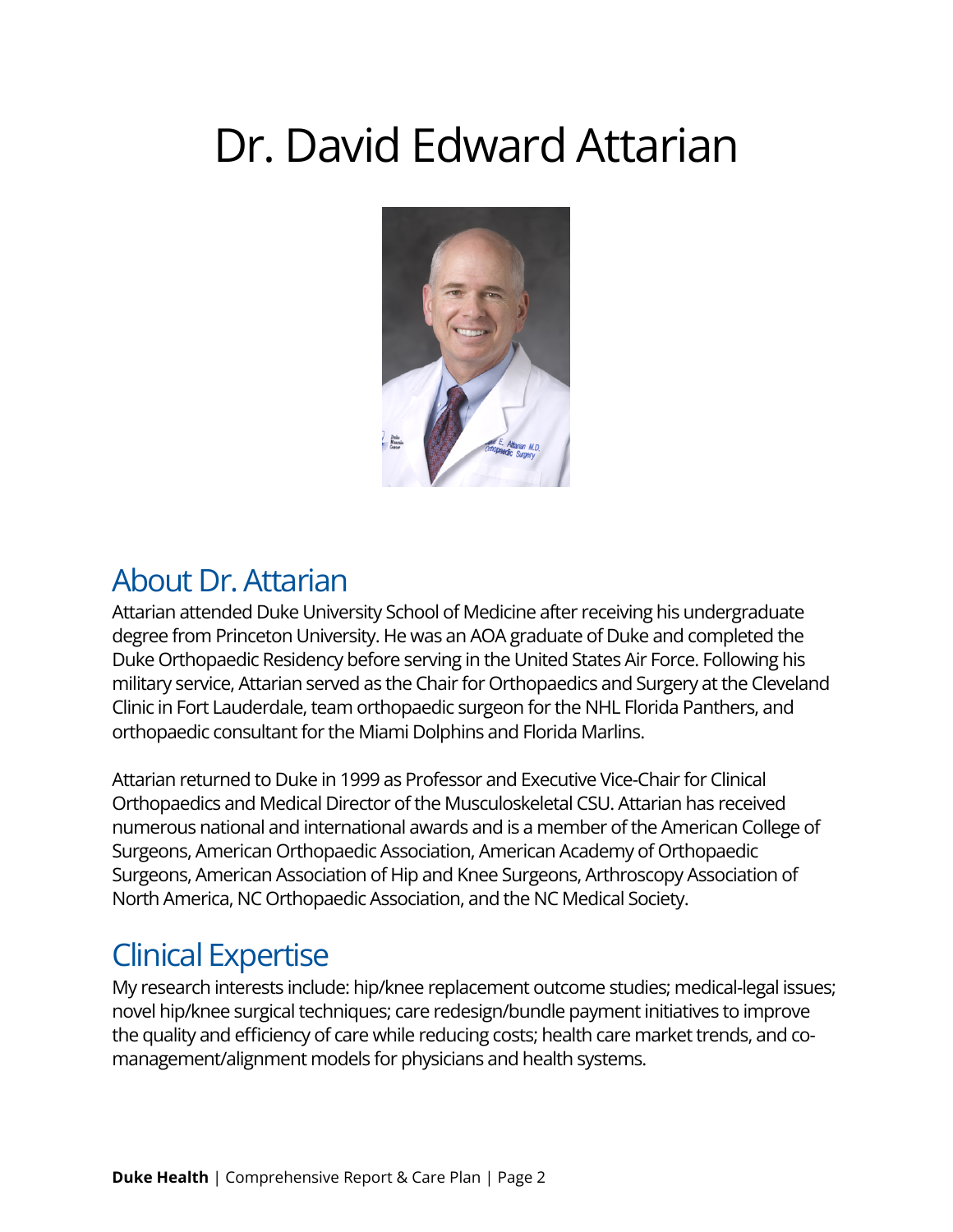### **Education**

MD, 1980, Duke University School of Medicine Residency, 1986, Duke University Hospital, Duke University School of Medicine, Orthopaedic Surgery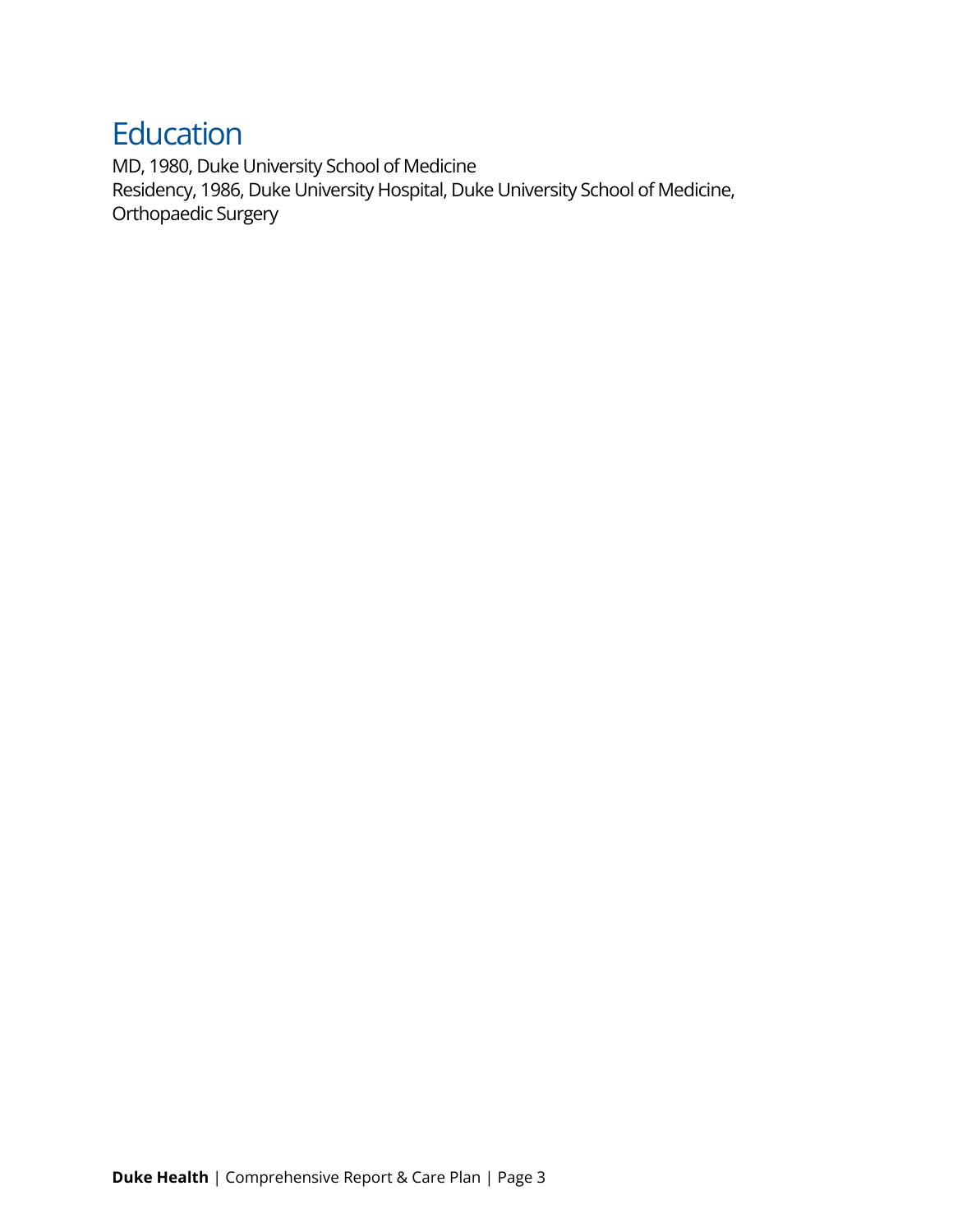# Your Expert Opinion

### Patient Summary

The patient is a 59 year old female, former triathlete with chronic progressive right medial knee pain and intermittent swelling over the past 5 years. About 20 years ago, she underwent right knee arthroscopy for partial medial meniscectomy. Her current right knee xrays showed moderate medial compartment osteoarthritis. A recent right knee MRI demonstrated previous partial medial meniscectomy with no new meniscal tear, moderate medial compartment osteoarthritis, a small effusion, and a Baker's cyst. The patient underwent successful coronary artery stenting about two years ago. She has hypertension that is well controlled. The patient would like to be more active and reduce or eliminate her right knee symptoms.

## Patient's Questions and Answers

#### **1. What are the possible diagnoses for my right knee pain? What did you see when you reviewed my imaging studies? What is a Baker's cyst and does it need treatment?**

The possible diagnoses for your right knee pain may include: primary osteoarthritis of the right knee, infammatory arthritis, a new meniscal tear, tendinitis/bursitis, neuropathy (nerve pain), primary right hip pathology (e.g. arthritis) with referred pain to the knee, occult intra-pelvic pathology with pain referred to the knee, and lumbar spine with radiculopathy (pinched nerve in your back). Your recent right knee xrays and MRI confrm wear and tear arthritis of your medial compartment (inside part of the knee joint). There is fuid in the joint (an efusion) and a Baker's cyst (fuid leaking out the back of your knee joint). There is no new meniscal tear and no other abnormality. Your primary diagnosis is moderate wear and tear osteoarthritis of your right knee medial compartment. The Baker's cyst is related to your knee arthritis; more specifcally, the arthritis causes infammation that produces fuid in the knee joint. Some of the fuid can leak out the back of your knee joint to produce a Baker's cyst. A Baker's cyst is completely benign and does not need treatment. If the Baker's cyst becomes large and symptomatic, the fuid can be aspirated with a needle (but it frequently comes back).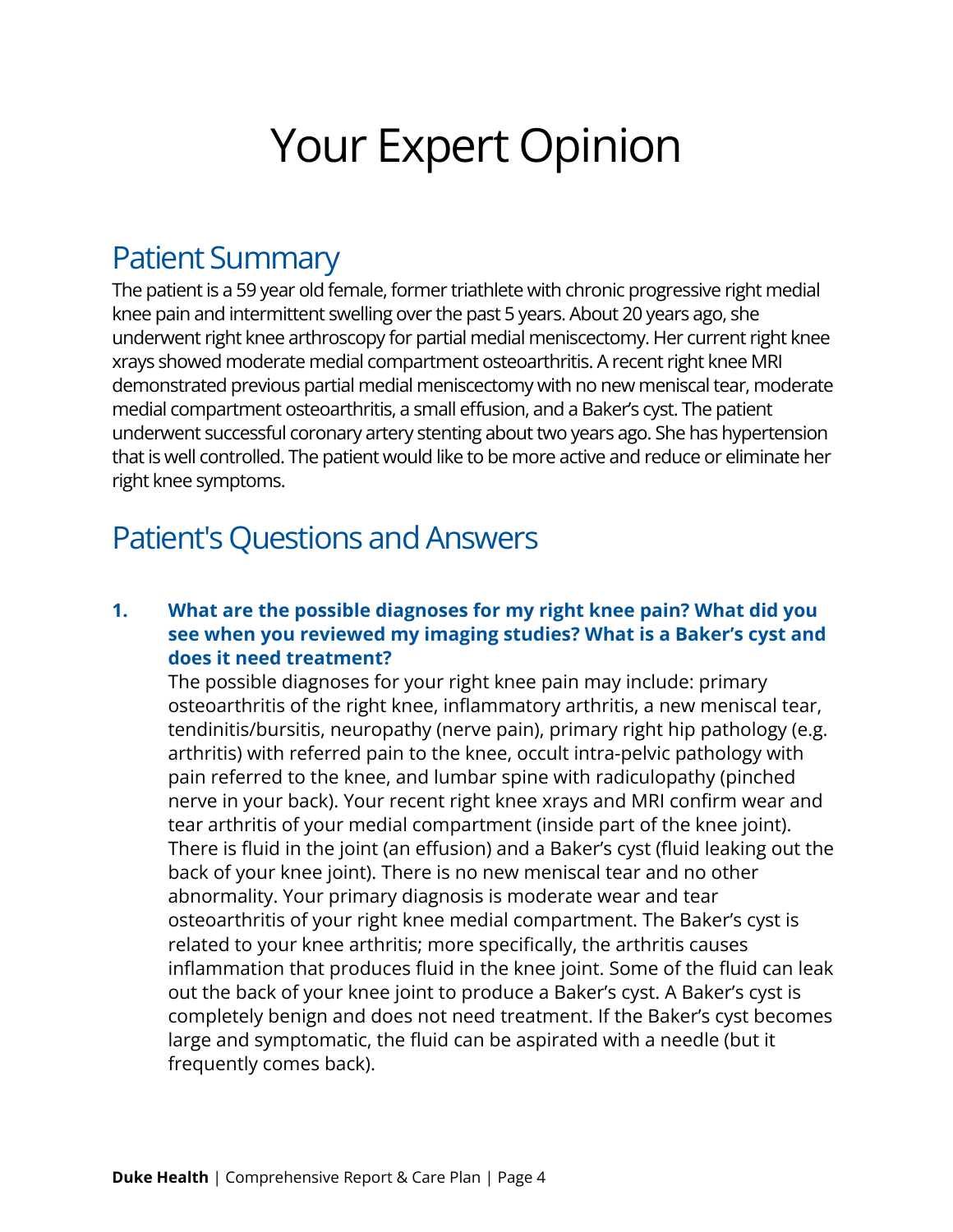#### **2. What are the possible treatments for my knee? Do I need surgery? Will another knee arthroscopy help me as it did 20 years ago? How should I proceed?**

Your potential treatments are conservative and surgical. The conservative options should be maximized frst before considering any knee surgery. The conservative treatments may include, alone or in combination: activity modifcation, cross training (e.g. swim or bike instead of running), unloader knee bracing, modalities (heat, cold, ultrasound), oral medications (approved by your cardiologist), topical medications, corticosteroid injections, viscosupplementation (gel shots), platelet rich plasma injections (experimental), stem cell injections (experimental), radiofrequency ablation of genicular nerve, physical therapy, or aquatic therapy. Any or all of these may provide good but temporary symptomatic relief. For many patients, this conservative approach provides many years of an improved quality of life. It should be noted that none of these treatments will ultimately solve your knee arthritis condition which will continue to slowly worsen over time. Surgery should only be considered when and if conservative measures fail. Another knee arthroscopy will not be helpful as it cannot reverse or modify your wear and tear arthritis. The surgical options may include partial (medial) or total knee replacement assuming future medical/cardiac clearances. The advantage of the surgery is a very high success rate for achieving a pain free knee with a more active lifestyle for 10-20 years assuming no injury or complication. The risks of surgery may include: death (very rare), infection, bleeding leading to transfusion, blood clots in legs traveling to lungs, bone fracture, nerve damage, blood vessel damage, persistent knee pain-swelling-stifness, and repeat surgery(ies) including above knee amputation or knee fusion (both are extremely rare). You should continue to maximize the conservative options as long as your quality of life is acceptable.

#### **3. What type of doctors should I work with going forward?**

Continue to work with your orthopaedic surgeon(s) of record to maximize the conservative options mentioned. When and if you consider surgery, consult with an experienced, board certifed, fellowship trained adult reconstruction orthopaedic surgeon who performs partial and total knee replacements on a regular basis. If surgery is scheduled, you should have an up to date clearance by your Cardiologist.

#### **4. Anything else I should know or forgot to ask?**

There are numerous surgical approaches and prosthetic partial/total knee devices on the market that produce equally excellent results- these are decisions to make in discussions with your knee surgeon of choice. For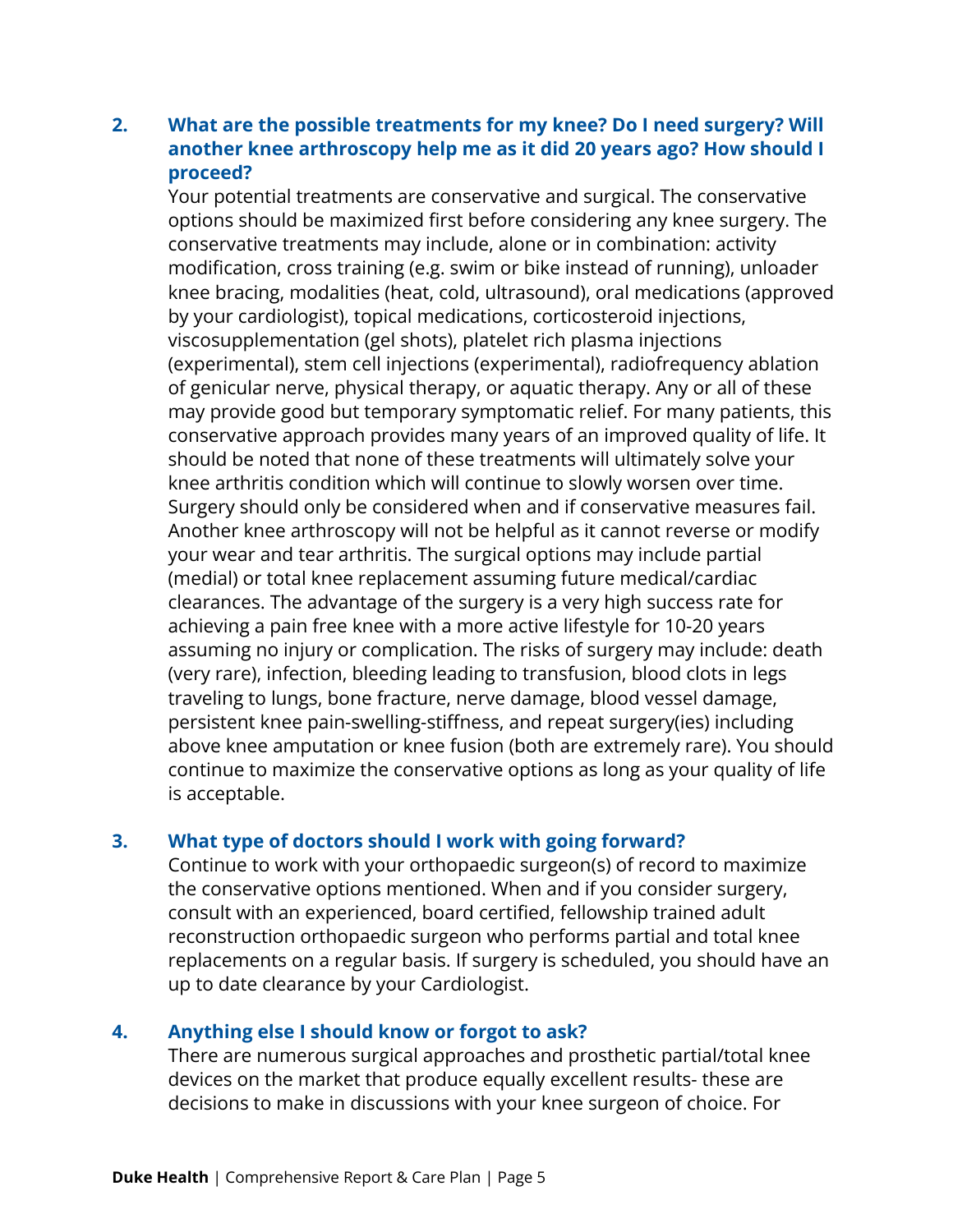patient friendly information about knee osteoarthritis, partial knee replacements, and total knee replacements, go to: [https://orthoinfo.aaos.org](https://orthoinfo.aaos.org/) and [www.aahks.org](http://www.aahks.org/).

#### **5. Please include any links to research reports or helpful resources.**

- Review J Am Acad Orthop Surg. 2013 Sep;21(9):571-6. doi: 10.5435/ JAAOS-21-09-571.Treatment of osteoarthritis of the knee: evidence-based guideline, 2nd edition David S Jevsevar
- J Am Acad Orthop Surg. 2018 May 1;26(9):e191-e193. doi: 10.5435/JAAOS-D-17-00424.Surgical Management of Osteoarthritis of the Knee Robert H Quinn , Jayson N Murray, Ryan Pezold, Kaitlyn S Sevarino
- Review J Am Acad Orthop Surg. 2019 Mar 1;27(5):166-176. doi: 10.5435/ JAAOS-D-17-00690.Medial Unicompartmental Arthroplasty of the Knee Jason M Jennings , Lindsay T Kleeman-Forsthuber, Michael P Bolognesi